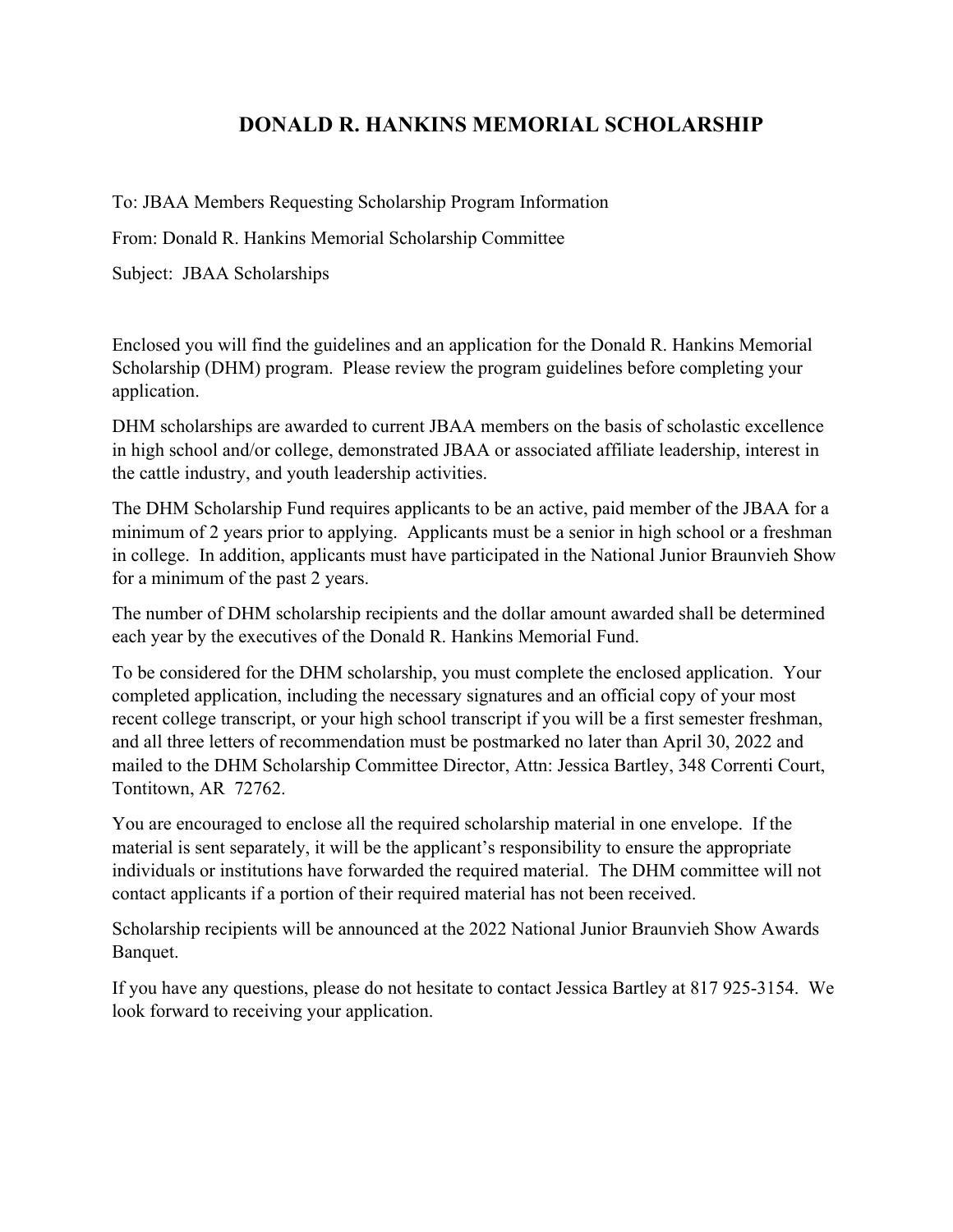## **DONALD R. HANKINS MEMORIAL SCHOLARSHIP GUIDELINES**

1. Scholarship applicants must be paid members of the JBAA for a minimum of two years and must have obtained at least senior year status in high school or be a college freshman when applying. In addition, applicants must have participated in the National Junior Braunvieh Show for a minimum of the past two years.

2. Scholarship recipients must be enrolled full time (minimum of 12 semester hours) in an accredited college or university.

3. Applications will be scored by the Donald R. Hankins Memorial (DHM) Scholarship selection committee.

4. The number and amount of DHM scholarships will be determined each year by the executives of the memorial fund.

5. Each DHM scholarship selection committee member shall independently review and score each selection received and select the recipient(s) based on the following criteria:

- 1-10 scholastic record
- 1-10 demonstrated JBAA or affiliate leadership
- 1-10 interest in the cattle industry
- 1-10 other youth leadership activities

6. The scores shall be compiled by the DHM scholarship selection committee, and the winner(s) will be announced at the awards banquet, held in conjunction with the National Junior Braunvieh Show.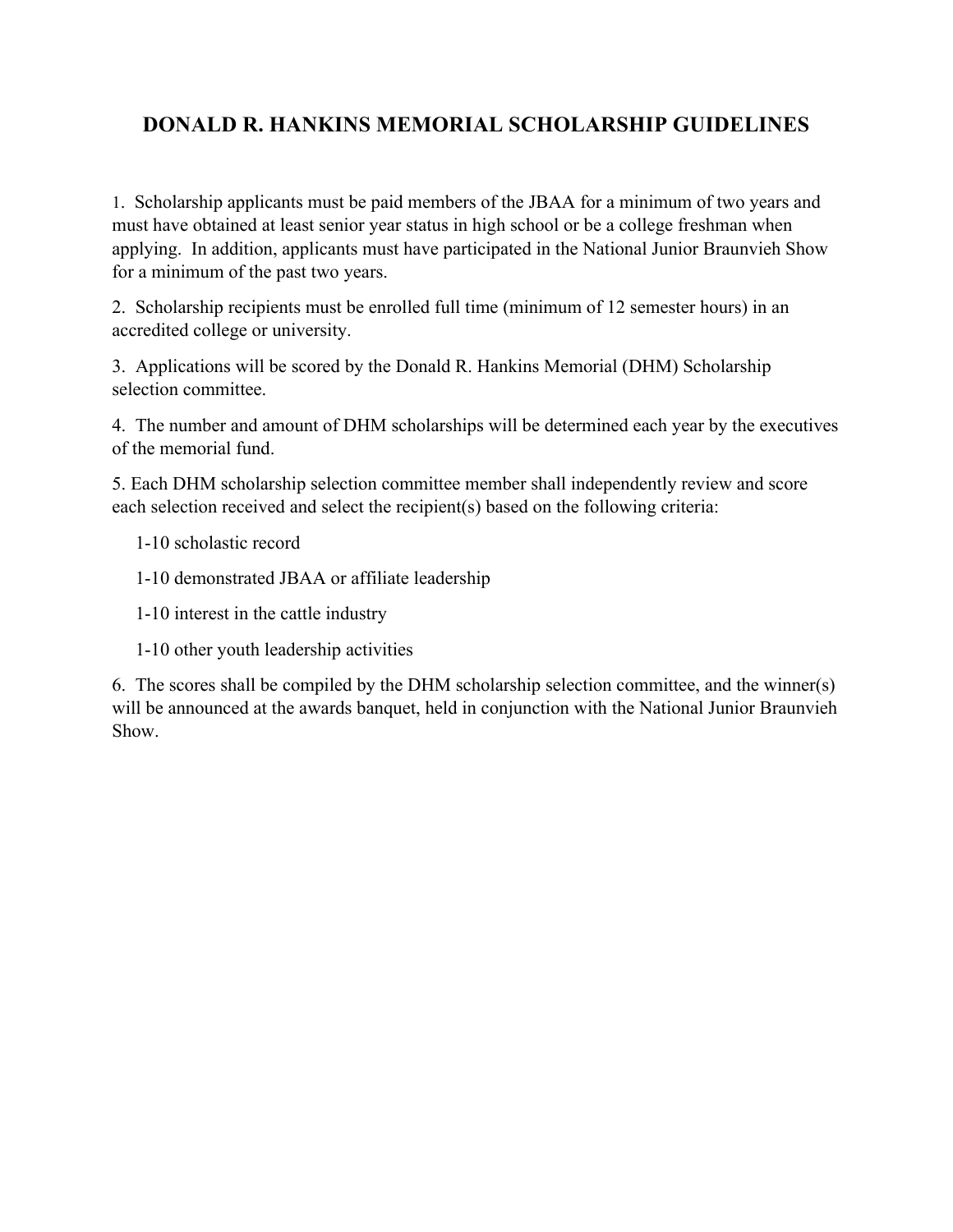## **DONALD R. HANKINS MEMORIAL SCHOLARSHIP CHECKLIST**

*Your scholarship application is considered complete when you have submitted each of the following:* 

*(Check the line if material is enclosed.)*

### \_\_\_\_\_\_\_\_\_\_\_\_\_\_\_\_\_\_ Scholarship application is signed and dated with **all 3 required**

#### **signatures**

An official copy of your most recent college transcript (high school transcript If you will be a first semester freshman)

Three (3) letters of recommendation (If more than 3 letters of recommendation are sent, it will be at the discretion of the scholarship committee to randomly disregard additional letters to reduce the number of recommendation letters to 3.)

#### NOTE:

You are encouraged to enclose all the required scholarship material in one envelope and send it to the address noted below.

Do not write or type on the back of the application. Include additional pages, if necessary.

If material will be sent separately, it will be the applicant's responsibility to ensure the appropriate individuals or institutions have forwarded the required material. The DHM scholarship committee will not contact applicants if a portion of their required material has not been received.

JBAA membership dues for the year 2022 as well as the past two years must be paid in full by the application deadline for the application to be considered by the scholarship committee.

### **Send scholarship material to:**

Donald R. Hankins Memorial Scholarship Attn: Jessica Bartley 348 Correnti Court Tontitown, AR 72762

### **All scholarship material must be postmarked by April 30, 2022.**

### **Enclose this checklist form with application.**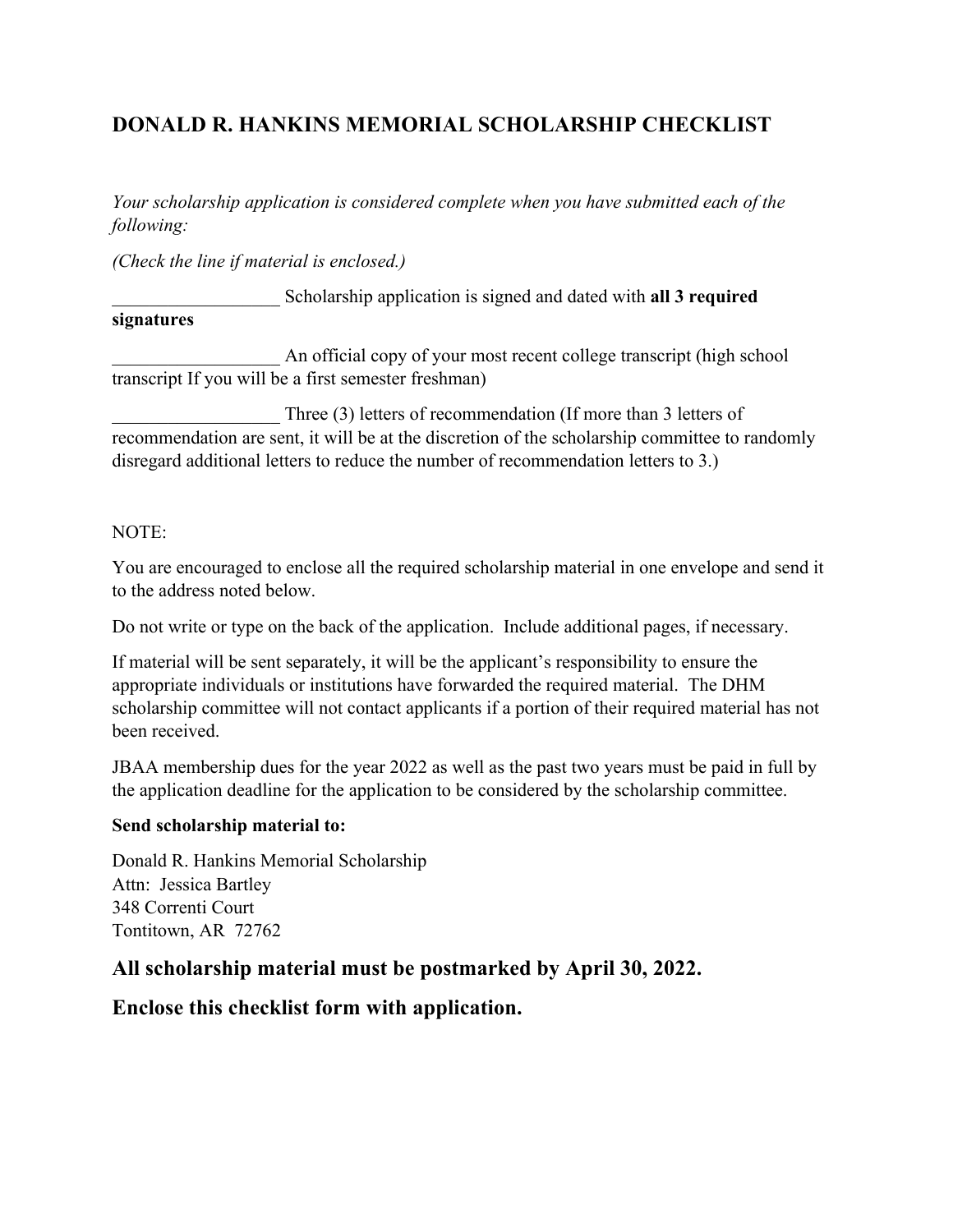# **DONALD R. HANKINS MEMORIAL SCHOLARSHIP APPLICATION**

| Name                                                                                                                                                                                                                                   |  |
|----------------------------------------------------------------------------------------------------------------------------------------------------------------------------------------------------------------------------------------|--|
|                                                                                                                                                                                                                                        |  |
|                                                                                                                                                                                                                                        |  |
|                                                                                                                                                                                                                                        |  |
|                                                                                                                                                                                                                                        |  |
| Name of Parents/Guardian<br><u> and the contract of the contract of the contract of the contract of the contract of the contract of the contract of the contract of the contract of the contract of the contract of the contract o</u> |  |
|                                                                                                                                                                                                                                        |  |
|                                                                                                                                                                                                                                        |  |
| Name of High School<br><u>Letter and the set of High School</u>                                                                                                                                                                        |  |
| Years attended___________Graduation Date___________Grade Average________________                                                                                                                                                       |  |
| Name of College Attending or Planning to Attend ________________________________                                                                                                                                                       |  |
| <b>The Years Completed Canadian Conduction Date</b> Canadian Canadian Canadian Canadian Canadian Canadian Canadian Canadian Canadian Canadian Canadian Canadian Canadian Canadian Canadian Canadian Canadian Canadian Canadian Cana    |  |
|                                                                                                                                                                                                                                        |  |
|                                                                                                                                                                                                                                        |  |

**Career Objective**

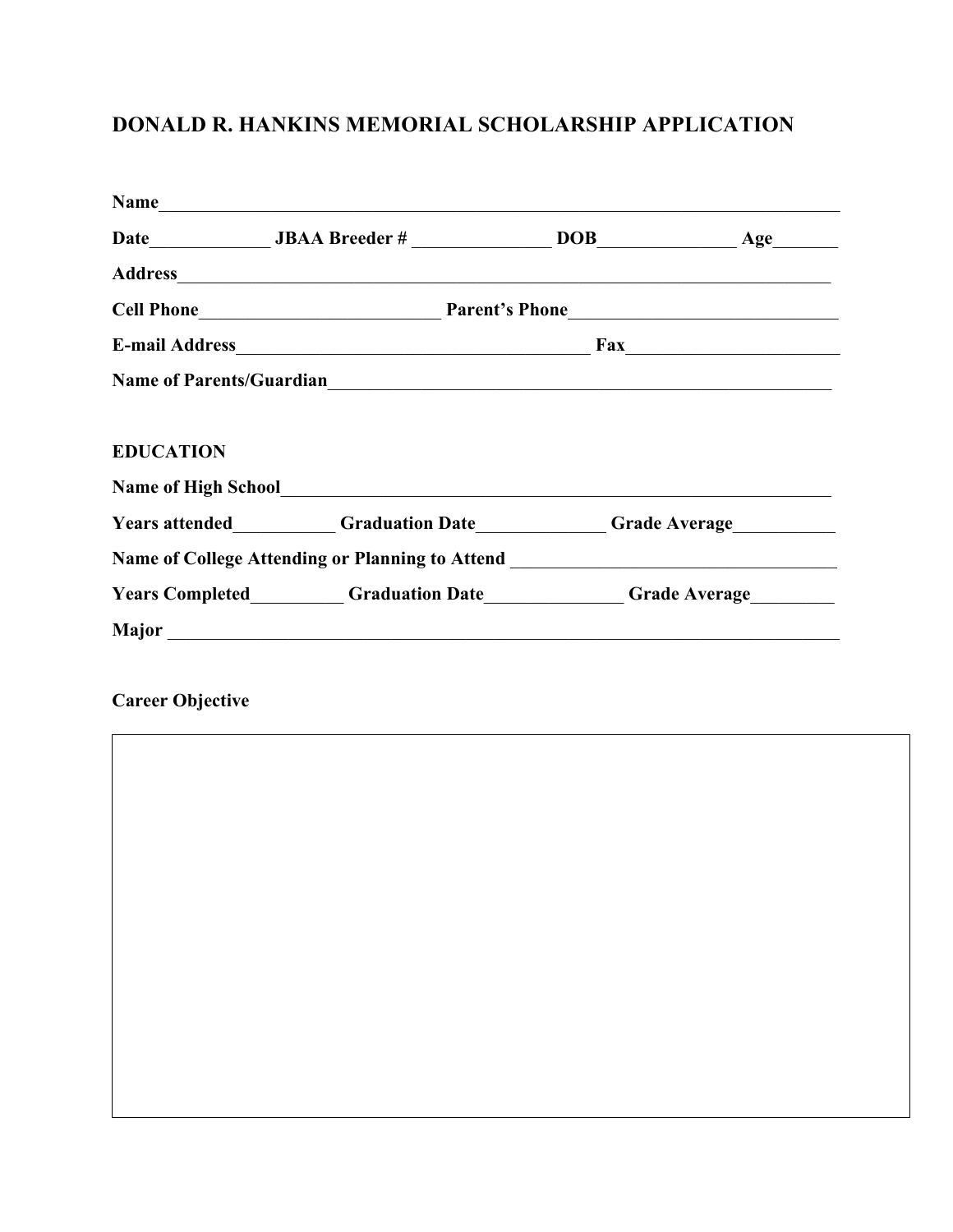## **RECORD of 4-H and/or FFA EXPERIENCE**

**Number of years in 4-H**\_\_\_\_\_\_\_\_\_\_\_\_\_\_\_\_\_ **Number of years in FFA**\_\_\_\_\_\_\_\_\_\_\_\_\_\_\_\_\_\_\_

**Types of Projects**

**Offices Held** 

**Recognition/Awards received in 4-H and/or FFA** 

**Explain Your Responsibilities Within 4-H and/or FFA Clubs**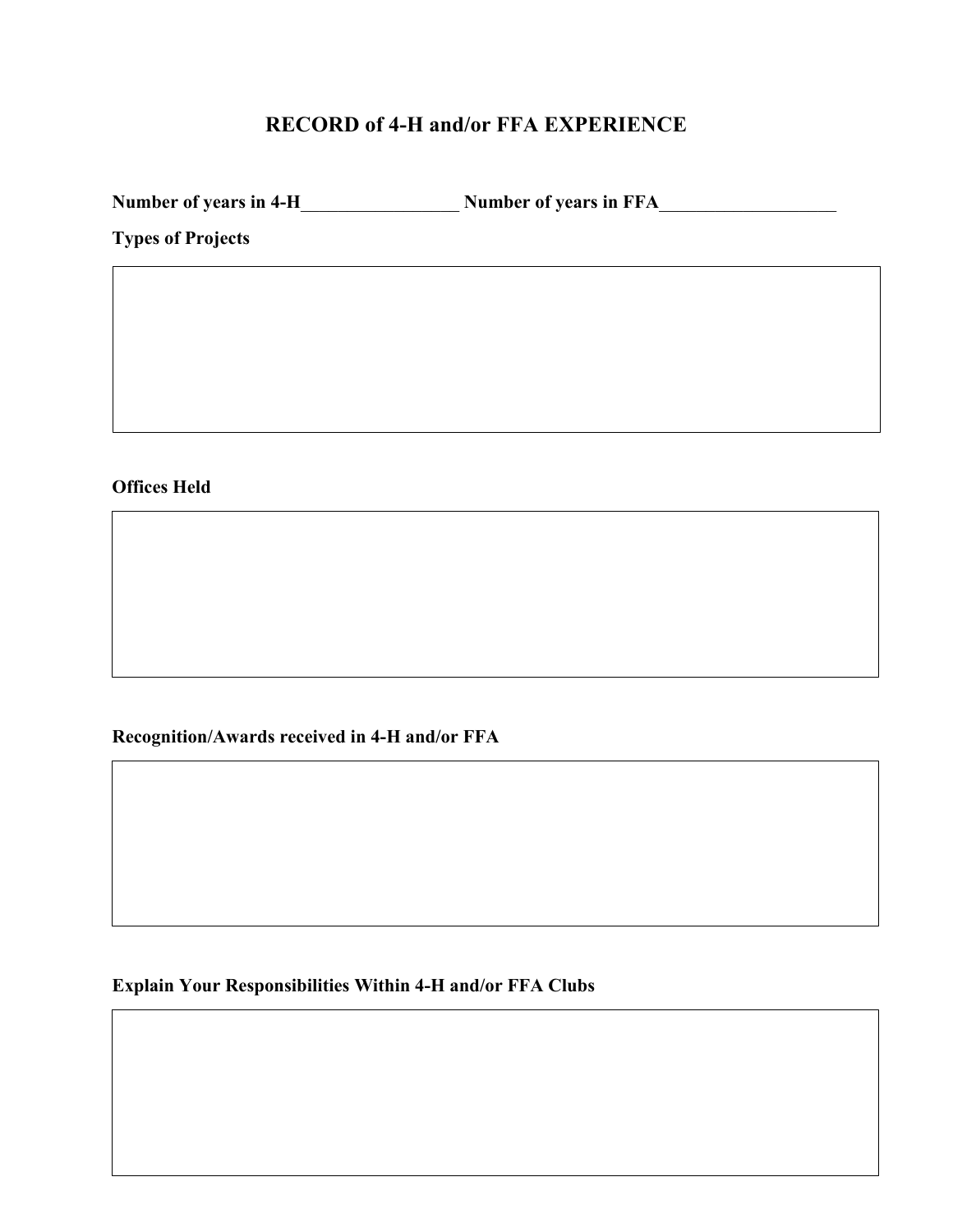## **RECORD OF JBAA EXPERIENCE**

**Number of Years as JBAA Member** \_\_\_\_\_\_\_\_\_\_\_\_\_\_\_\_\_\_\_\_\_\_\_\_

**Offices Held** 

**Responsibilities within JBAA** 

**Recognition Received in the JBAA**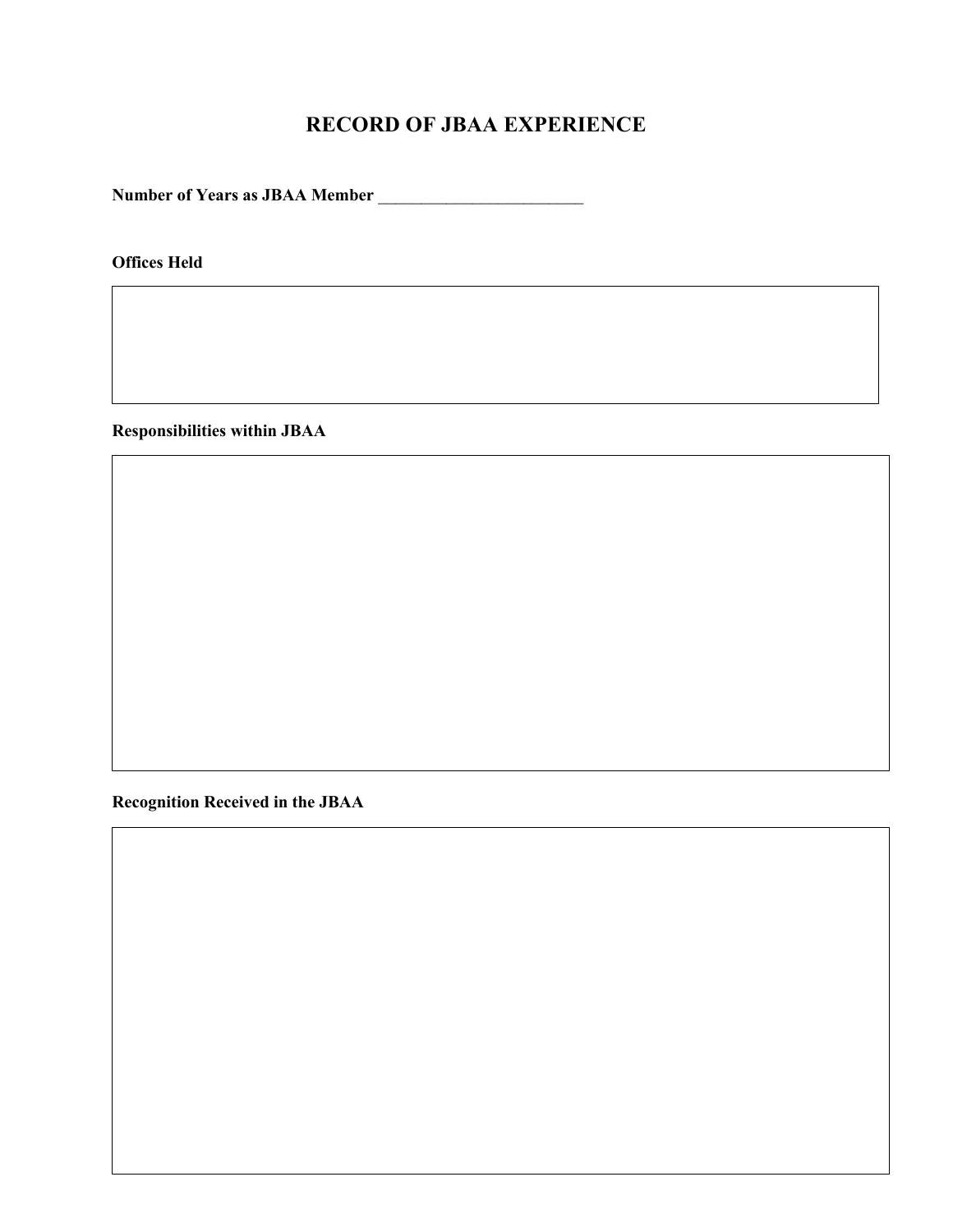# **RECORD OF OTHER ORGANIZATIONS OR COMMUNITY ACTIVITIES**

**Name of organization(s)** \_\_\_\_\_\_\_\_\_\_\_\_\_\_\_\_\_\_\_\_\_\_\_\_\_\_\_\_\_\_\_\_\_\_\_\_\_\_\_\_\_\_\_\_\_\_\_\_\_\_\_\_\_\_\_\_\_\_\_\_\_\_\_\_

**Number of Years as a Member**\_\_\_\_\_\_\_\_\_\_\_\_\_\_\_\_\_\_\_\_\_\_\_\_\_\_\_\_\_\_\_\_

**Offices Held** 

**Responsibilities Within Said Organization**

**Recognition Received in Said Organization**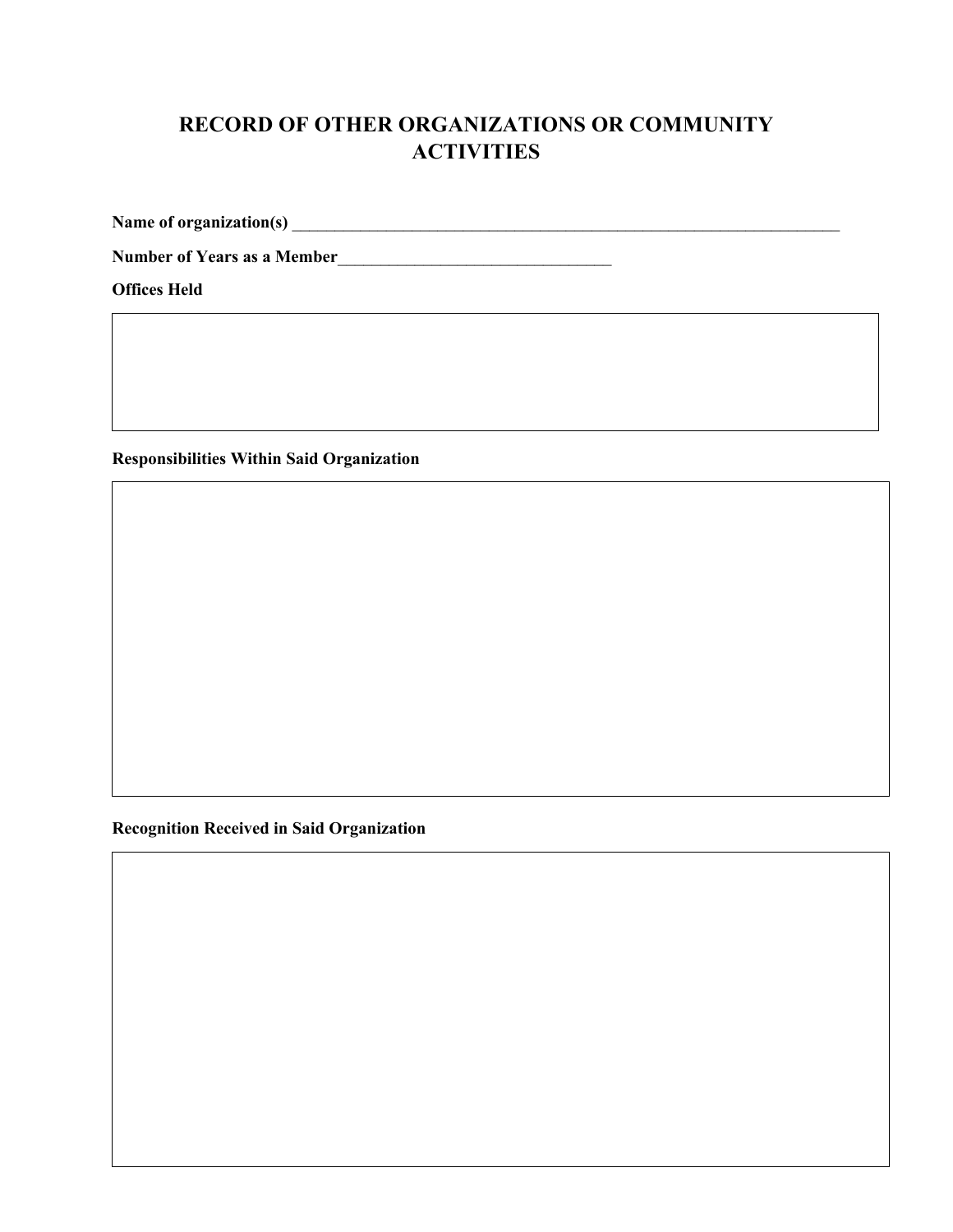**Summarize Other Interests and Activities (Music, Athletics, Church, Work, High School, Camps, Hobbies, etc.)**

**State reasons for deciding to study the field you have chosen in college and any other factors you may wish the committee to consider in determining your eligibility for the scholarship**.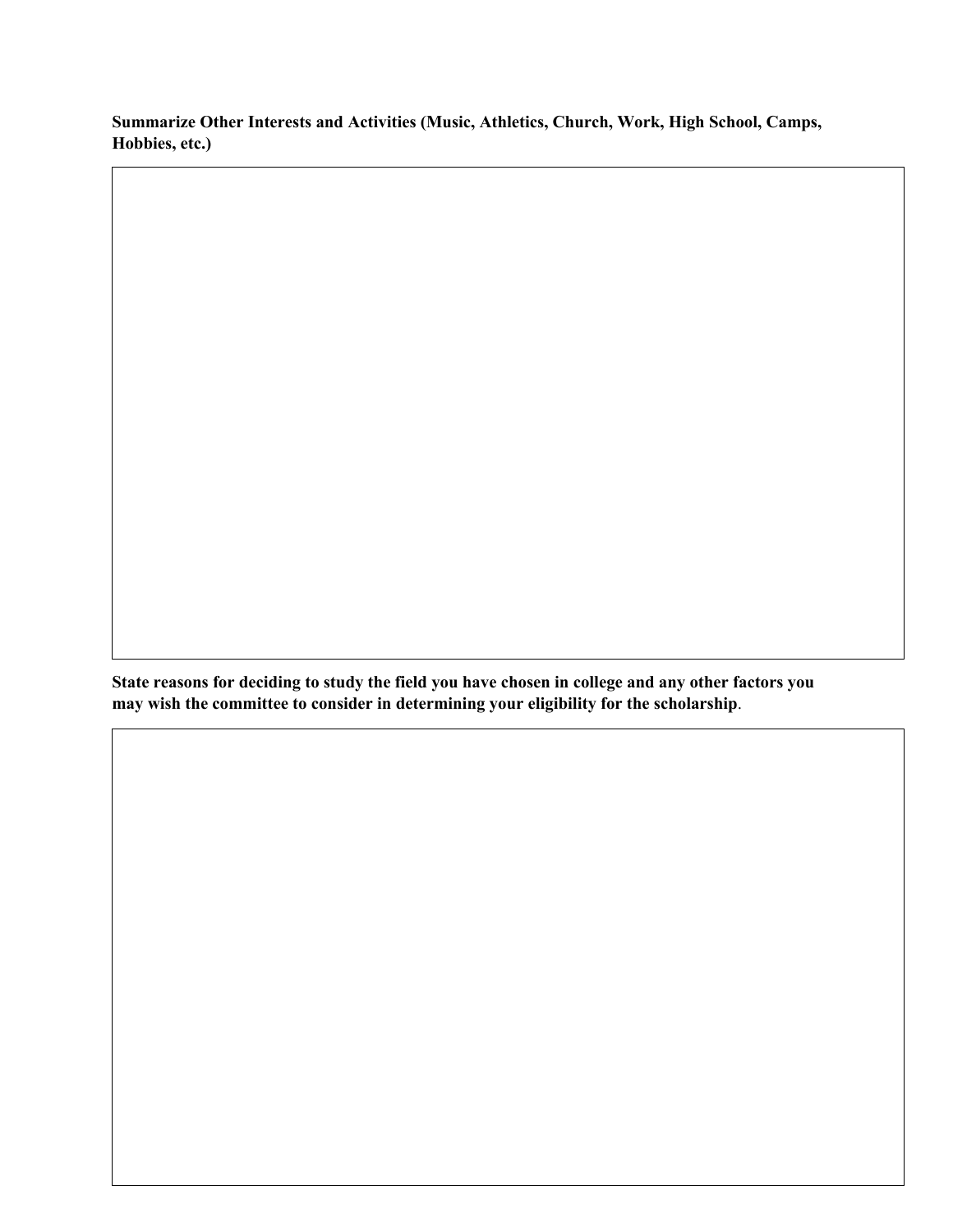**We have examined this application and find the records true, accurate, and complete. We hereby permit for publicity purposes the use of any information included in the application except for the following:** 

| Applicant's signature                                                                                    | <b>Date</b> |
|----------------------------------------------------------------------------------------------------------|-------------|
| Parent/Guardian's signature                                                                              | <b>Date</b> |
| Name/Title of 4-H, FFA leader, or person unrelated with<br>knowledge of applicant's programs/experiences | Date        |